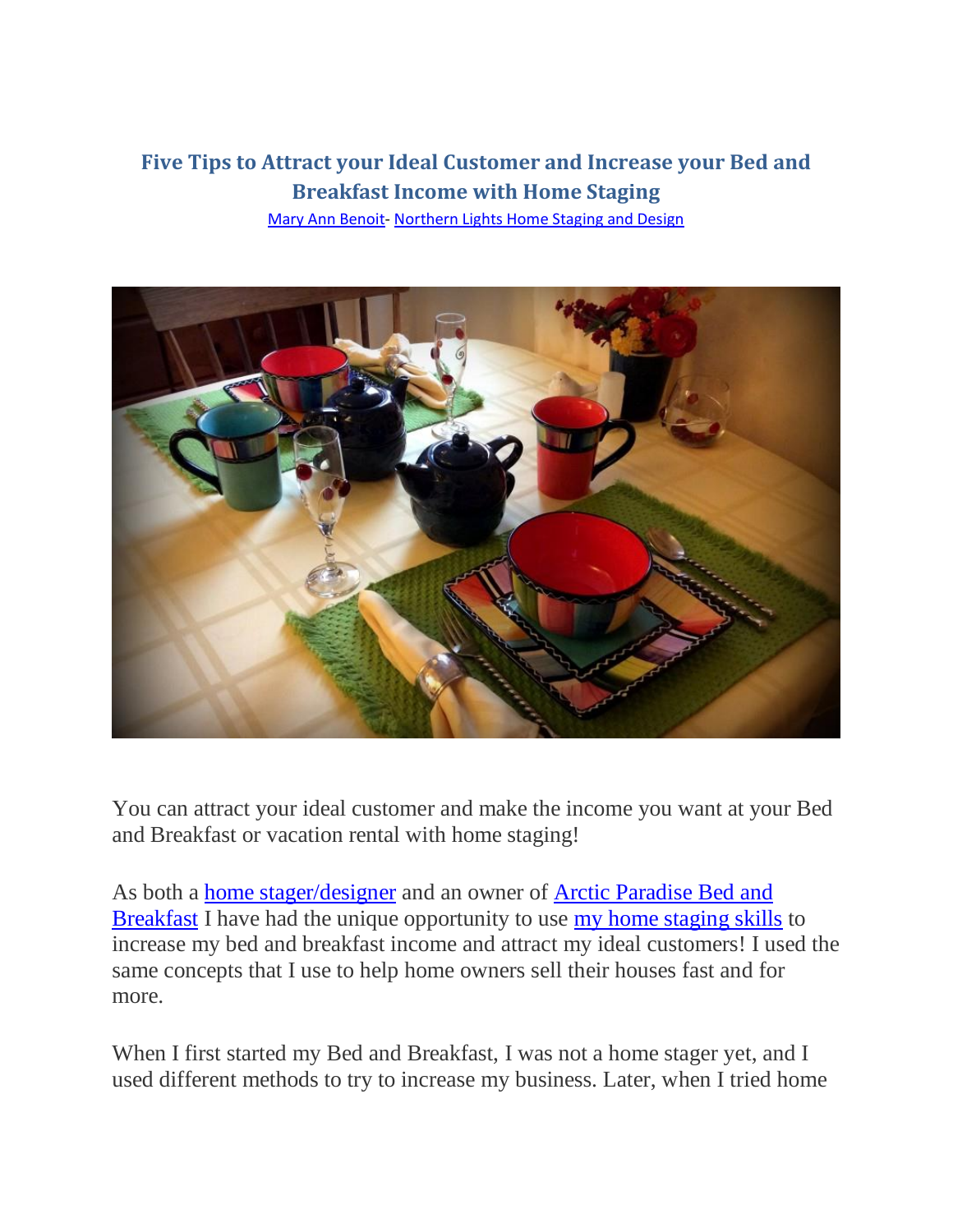staging and social media marketing like I use with my staging clients selling their homes, it made a huge difference! How and why did it work?

Home staging highlights the positive and downplays the negative aspects of homes for sale. A professional stager creates a look and atmosphere that buyers make an emotional connection with and they want to buy through decorating and market research. It's the emotional connection that cinches the deal. Sellers then market their properties to attract buyers online with great photos of their beautifully staged home.

The same principles work with vacation rentals. Here are my top five tips to get the customers and income you want from your vacation rental.

### **Determine what makes you and your property unique**

Figuring out what makes you and your rental unique and what you have to offer is the key. This is called "branding". Write a statement that shows the unique character of you and your vacation rental. Your ideal customer will be attracted to you and your rental if you let them know who you really are and what you offer. Figuring out your "brand: will help direct the way you update the look of your property, how you portray what you are offering on your website and in your advertising and help your Ideal Customer find you.

#### **Determine what you want?**

How much do you want to make and how much do you want to work? Answering this will help you determine your prices and what you need to do to justify those prices. Do you want to be the "Walmart of Bed and Breakfasts", competing with others because you have the lowest price? Would you rather charge more and work less because you are offering a higher quality experience?

#### **Determine who is your ideal customer and what they want**

Specific customers are going to be attracted to the brand you project. Is your brand attracting your ideal customer?

1. Who is your ideal customer? Fishermen? Families? Adventure travelers? Retired couples?

2. What kind of place do they want to stay in? Do they want luxury or a more rustic experience?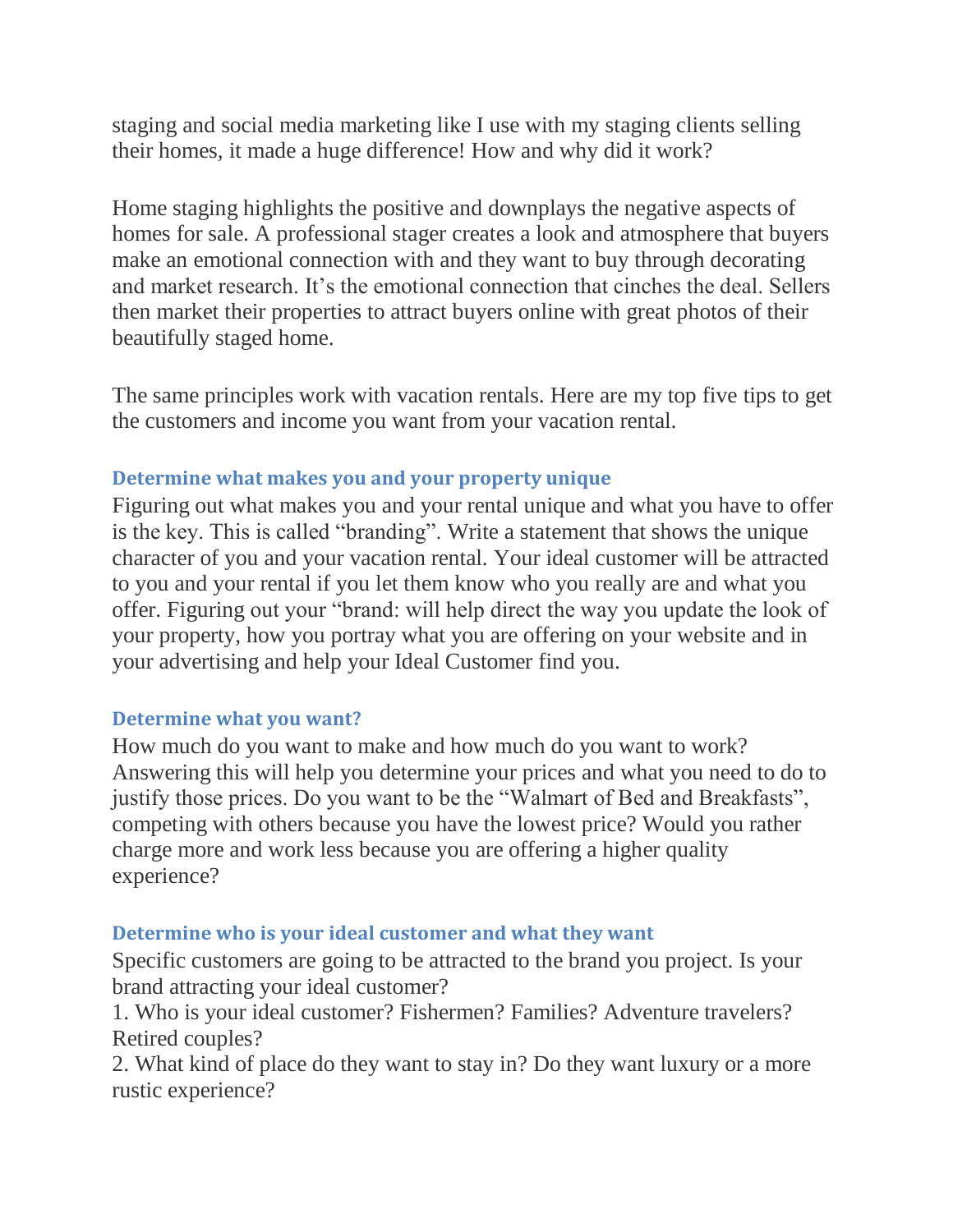3. What activities do they want to participate in? Do you offer them or can you help them find those activities nearby?



**Who is your ideal customer?**

#### **Update your Vacation Rental to Appeal to your Ideal Customer**

- Does the current look of your vacation rental appeal to that ideal customer?
- Does the current look of your vacation rental justify the price you are charging in the eyes of your ideal customer?

Home staging can update the look of your rental to reflect your "brand", appeal to your ideal customer and justify the price you want to charge.

Here is a [video](https://www.youtube.com/watch?v=0yLN-1SGU0s) example of how home staging helped highlight my brand, attract my ideal customer, raise my nightly price, increase my bookings by 200%.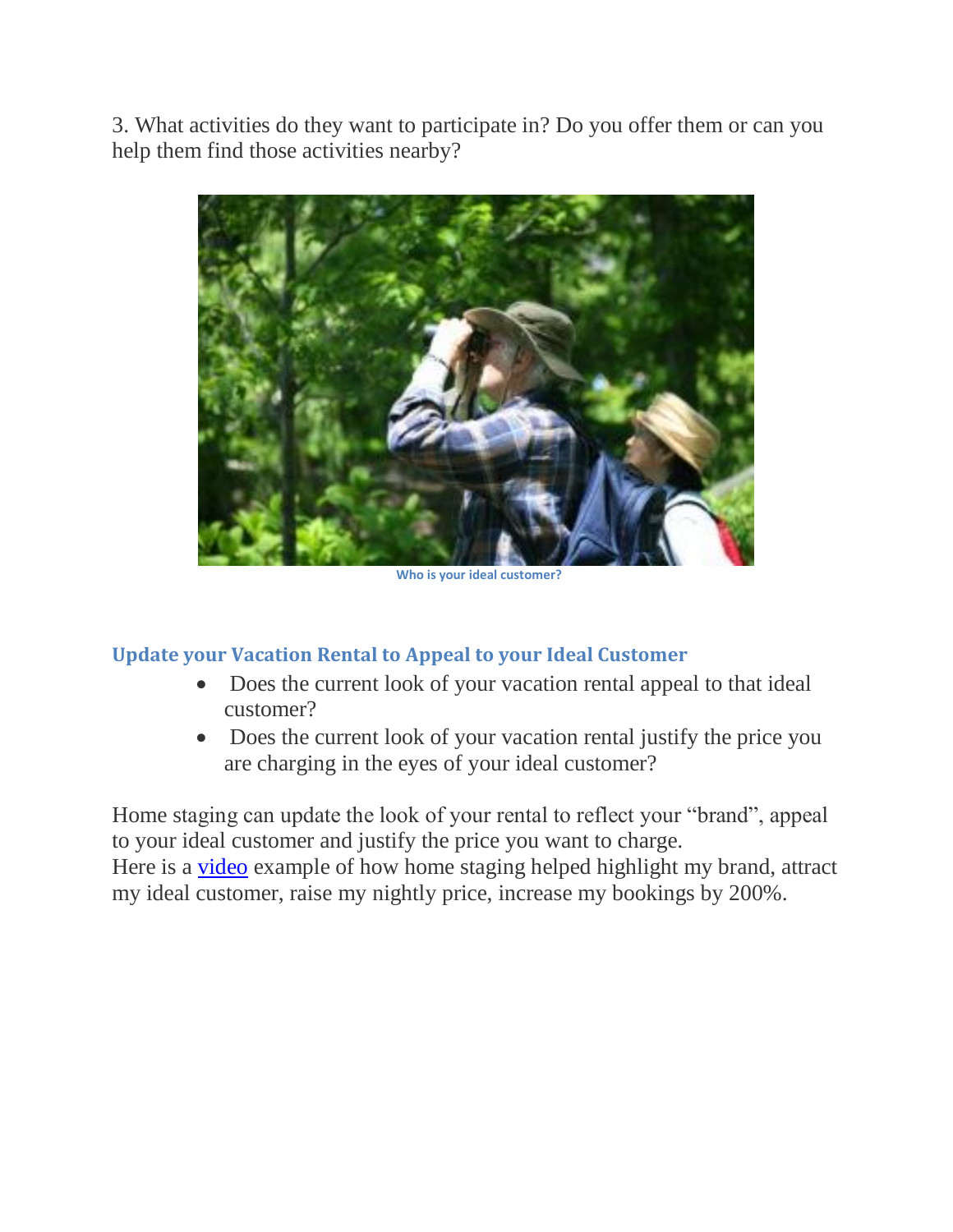

## **Market your Property to attract your Ideal Customer**

- Get great photos of your beautifully staged rental property.
- Update your website, highlighting your brand and what makes you and your property unique at the top of your home page.
- Show off your photos and use them to create a great video.
- Advertise your unique property on:
	- Social media- Create a Facebook page
	- Vacation Rental Sites
	- Your local Chamber of Commerce

Here is an example of the **video** I created for my Bed and Breakfast after staging, which I promoted my brand to attract my ideal customers. I put this and